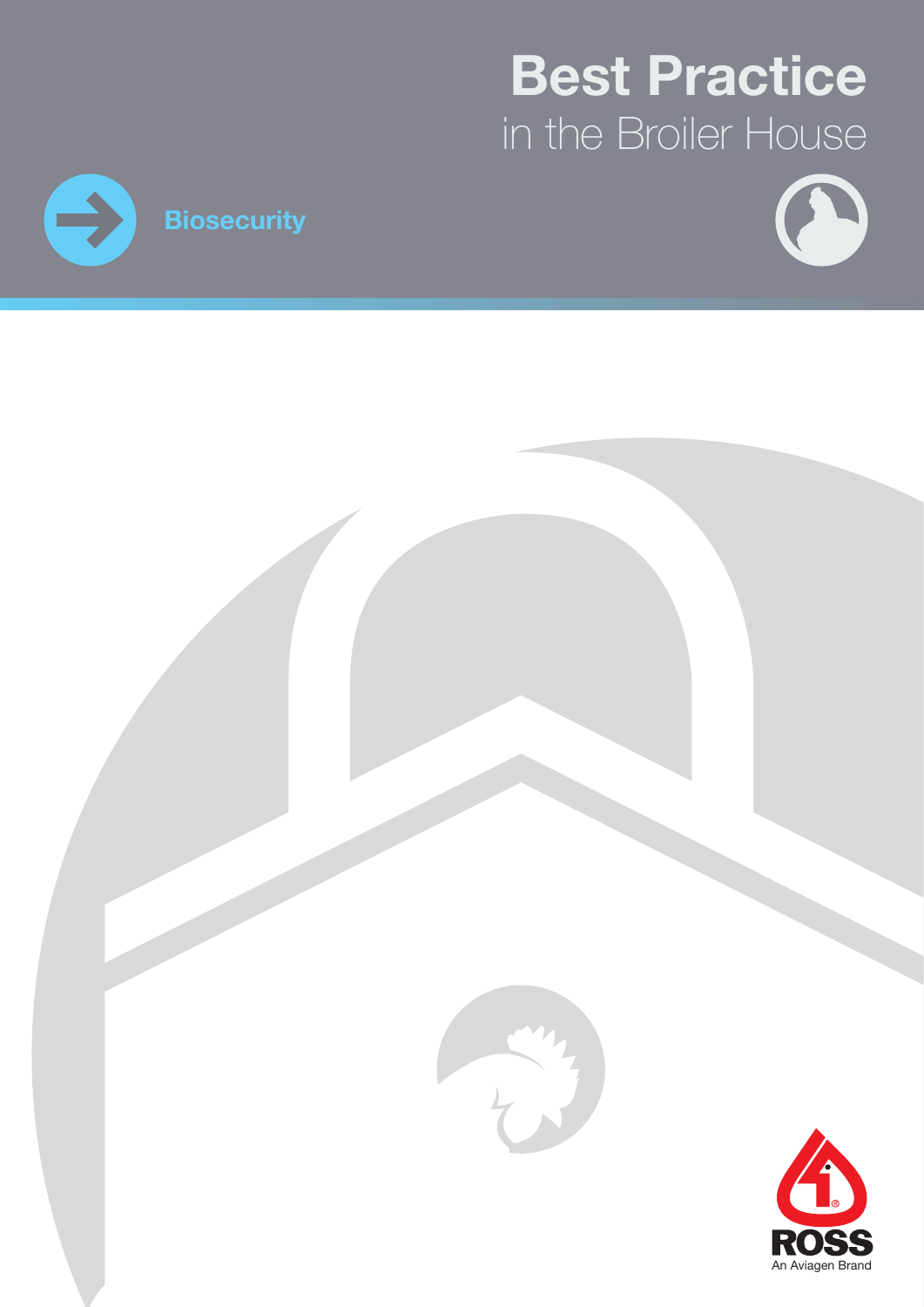### Introduction

Biosecurity creates hygienic conditions within the poultry house to minimize the adverse effects of disease, optimize bird performance and welfare and provide assurance on food safety issues. Poor bird health has a negative impact on all aspects of flock management and production, including growth rate, FCR, mortality, condemnations, processing traits, and bird welfare.

### Best practice for Biosecurity

A biosecurity program should be:





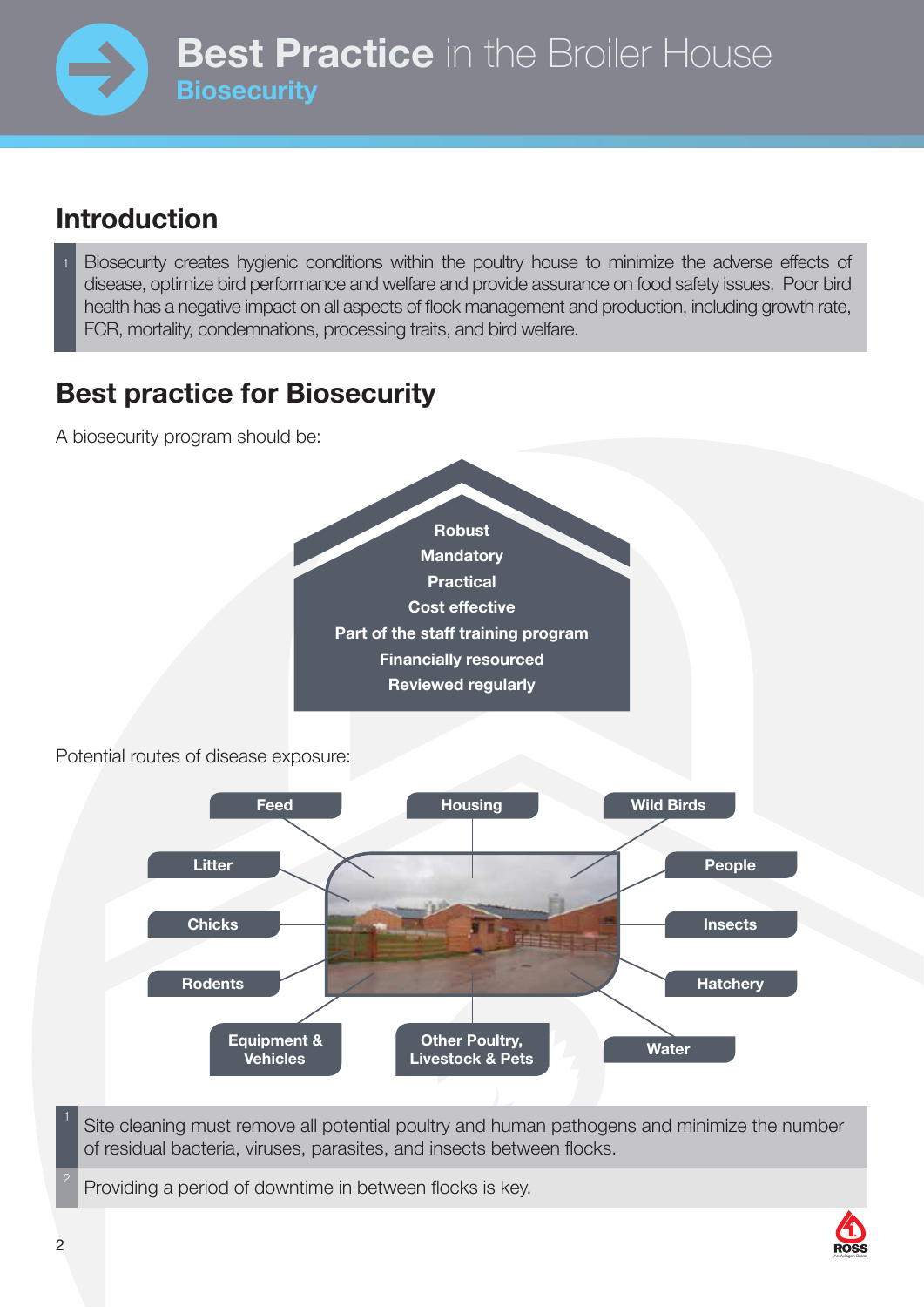### Cleaning and Disinfection

### Step 1.

Plan well

Draw up a plan detailing dates, times, labor, and equipment requirements prior to depleting the farm.

### Step 2.

#### Insect Control

Wearing appropriate protective equipment, spray the interior of the house with a locally recommended insecticide as soon as the flock is removed (while the house is still warm). A second treatment with insecticide should be completed before fumigation.

#### Step 3.

### Remove Dust

Remove all dust and cobwebs from interior surfaces and equipment.



### Step 4.

#### Pre-Spray

Wearing appropriate protective equipment, spray detergent solution throughout the house interior to dampen down dust. Close the curtains in open-sided houses first.

#### Step 5.

#### Remove Equipment

Remove all equipment from the house and raise automatic feeders and drinkers.

### Step 6.

#### Remove and dispose of litter

Litter must be removed to a distance of at least 3.2 km (2 miles) and disposed of in accordance with local government regulations.

### Step 7.

### Washing

Use a pressure washer with a foam detergent. Ensure the detergent is compatible with the disinfectant to be used. Rinse with hot water.



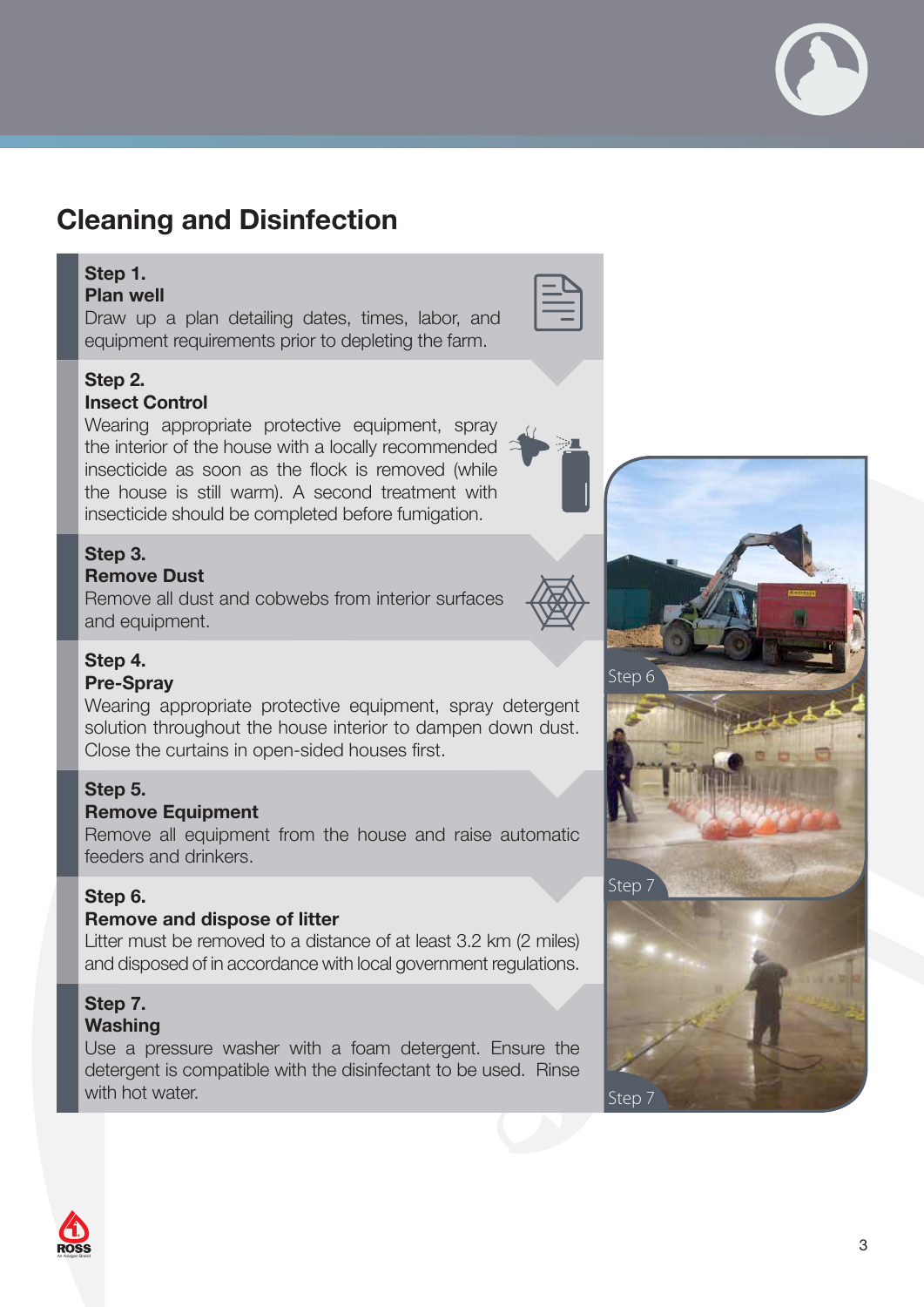### **Best Practice** in the Broiler House **Biosecurity**

### Cleaning and Disinfection

### Step 8.

#### Clean the water and feeding systems Water System

- Drain, clean, and disinfect the water system.
- Water pipes should be cleaned at least once a flock to remove any biofilm that may have built up. If physical cleaning is not possible, use high levels (140 ppm) of chlorine.
- Flush water lines with clean, fresh water prior to placement.

#### Feeding System

- Empty, wash, and disinfect all feeding equipment.
- Empty bulk bins and connecting pipes and brush out. Clean out and seal all openings.
- Fumigate wherever possible.

#### Step 9. **Disinfection**

Use an approved disinfectant which is effective against specific poultry bacteria and viruses. Follow manufacturer's instructions at all times. Most disinfectants are not effective against sporulated coccidial oocysts. Selective coccidial treatments should be used by trained staff only.

N.B Disinfectants are ineffective in the presence of dirt and organic matter and should not be applied to wet surfaces (this will cause dilution).

#### Step 10. Fumigation

Where permitted, formalin fumigation should be completed by trained personnel, following local safety legislation and guidelines. Fumigate as soon as possible after disinfection; surfaces should be damp and the house warmed to a minimum of 21°C (70°F) and an RH of greater than 65%. Seal the house for 24 hours (no entry permitted). Ventilate the house to reduce formalin levels to 2 ppm before entry to the house is permitted. Repeat fumigation after the litter has been spread.



Drain, clean and disinfect the water system



Empty and clean out bulk bins and connecting pipes



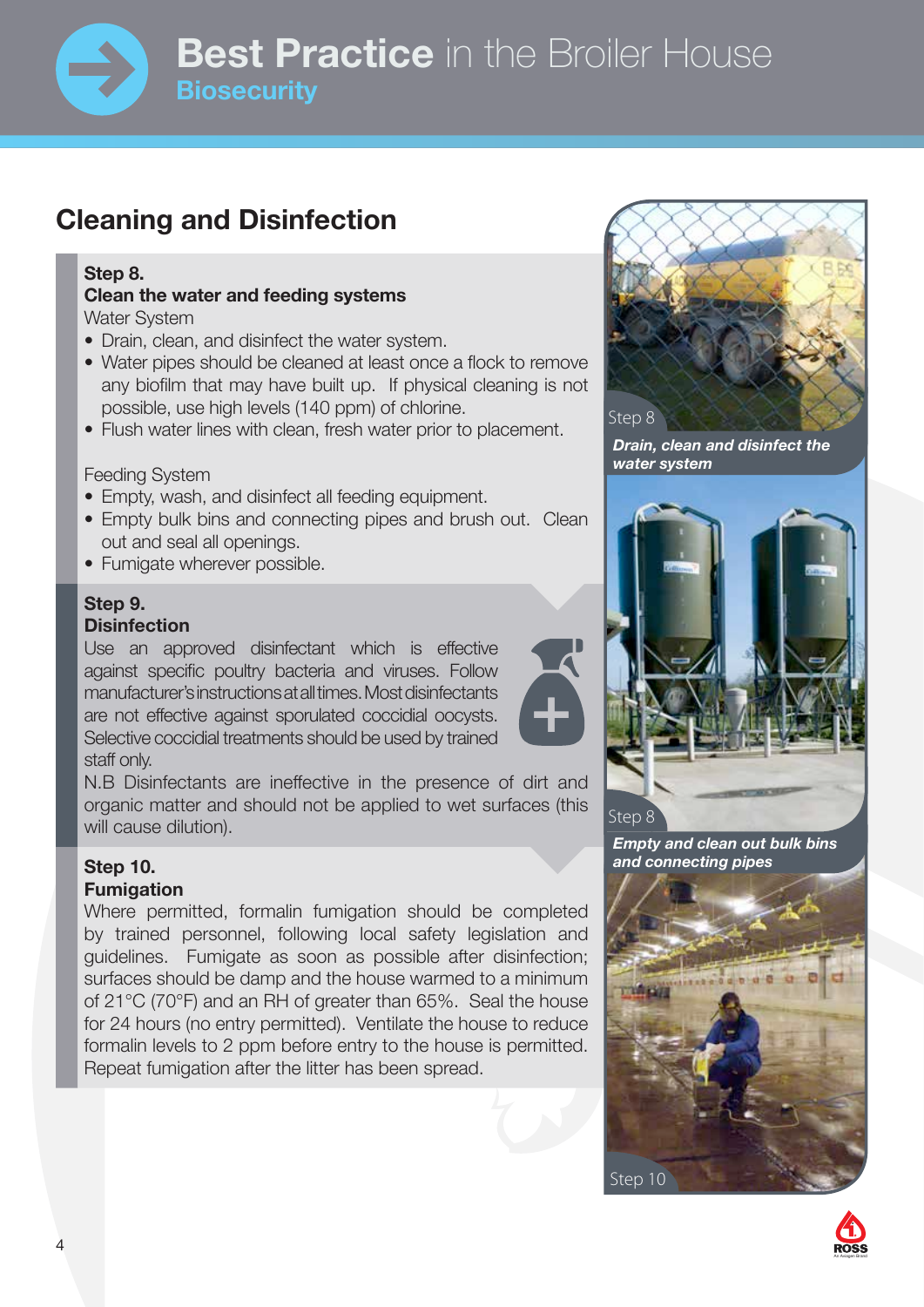

- External areas around the house should be cleaned and disinfected thoroughly as well. Particular attention should be paid to the area under ventilator and extractor fans, under feed bins, access routes, door surrounds, and gutters.
- Ideally, the house should be surrounded by an area of concrete or gravel (1-3 m / 3-10 ft in width). If this is not possible, the area around the house must be free from vegetation and machinery / equipment, have a level surface, and be well drained.



### Evaluating Farm Cleaning and Disinfection Efficacy

- Monitor the efficacy of cleaning and disinfection regularly. Complete bacterial and salmonella counts at least once a flock. Monitoring trends in salmonella / bacterial counts will allow continuous improvements in farm hygiene to be made.
- <sup>2</sup> If cleaning and disinfection has been effective, no salmonella species should be isolated during sampling.



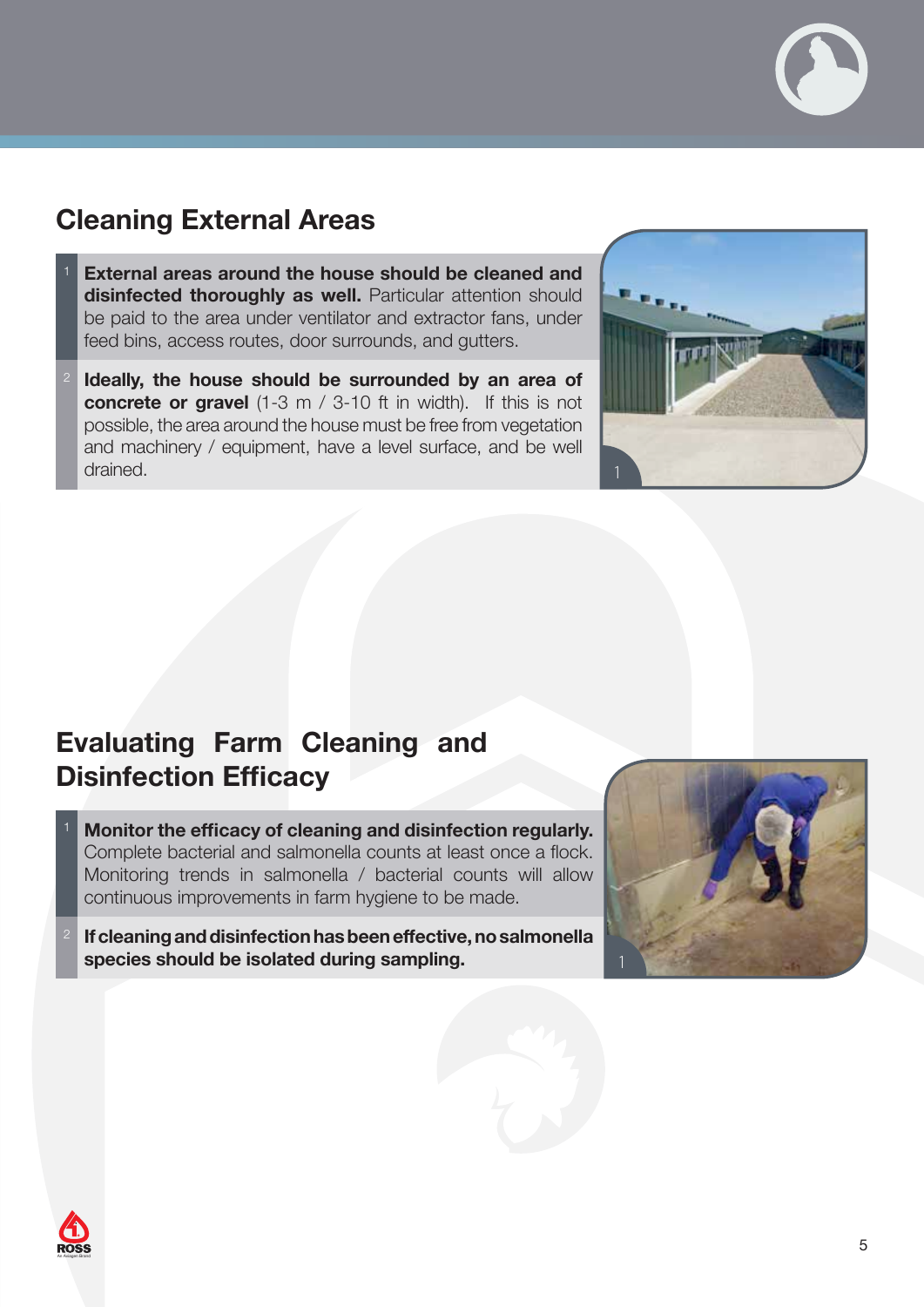## **Best Practice** in the Broiler House **Biosecurity**

### Water Quality

| <b>Concentration (ppm)</b> |
|----------------------------|
|                            |
|                            |
|                            |
|                            |
|                            |
|                            |
| 10 (maximum level)         |
|                            |
|                            |
| 2 (maximum level)          |
|                            |
| 600 (maximum level)        |
|                            |
|                            |

- <sup>2</sup> Chlorination to give between 3 and 5 ppm free chlorine at drinker level is effective in controlling bacteria.
- <sup>3</sup> Where hard water is a problem (iron levels > 3mg / l), filter water with a 40 - 50 micron filter.
- It is a good idea to routinely check the water supply **throughout the flock.** Simply run water out of the end of the line and check for clarity. If a high level of dirt is visible, water line sanitation is not appropriate and needs to be altered.

### Preventing Diseases Transmitted by Humans

- **Prevent unauthorized access to the farm.** The perimeter of the farm should be fenced and no entry signs posted.
- All people entering the farm should shower on and change clothing.
- <sup>3</sup> Maintain a visitor record.
- Hands and boots should be sanitized when entering and leaving individual houses. It is also a good idea to change to clean boots once inside the house.
- <sup>5</sup> Clean and disinfect all equipment before bringing it into a house.
- Visit the youngest flocks first.





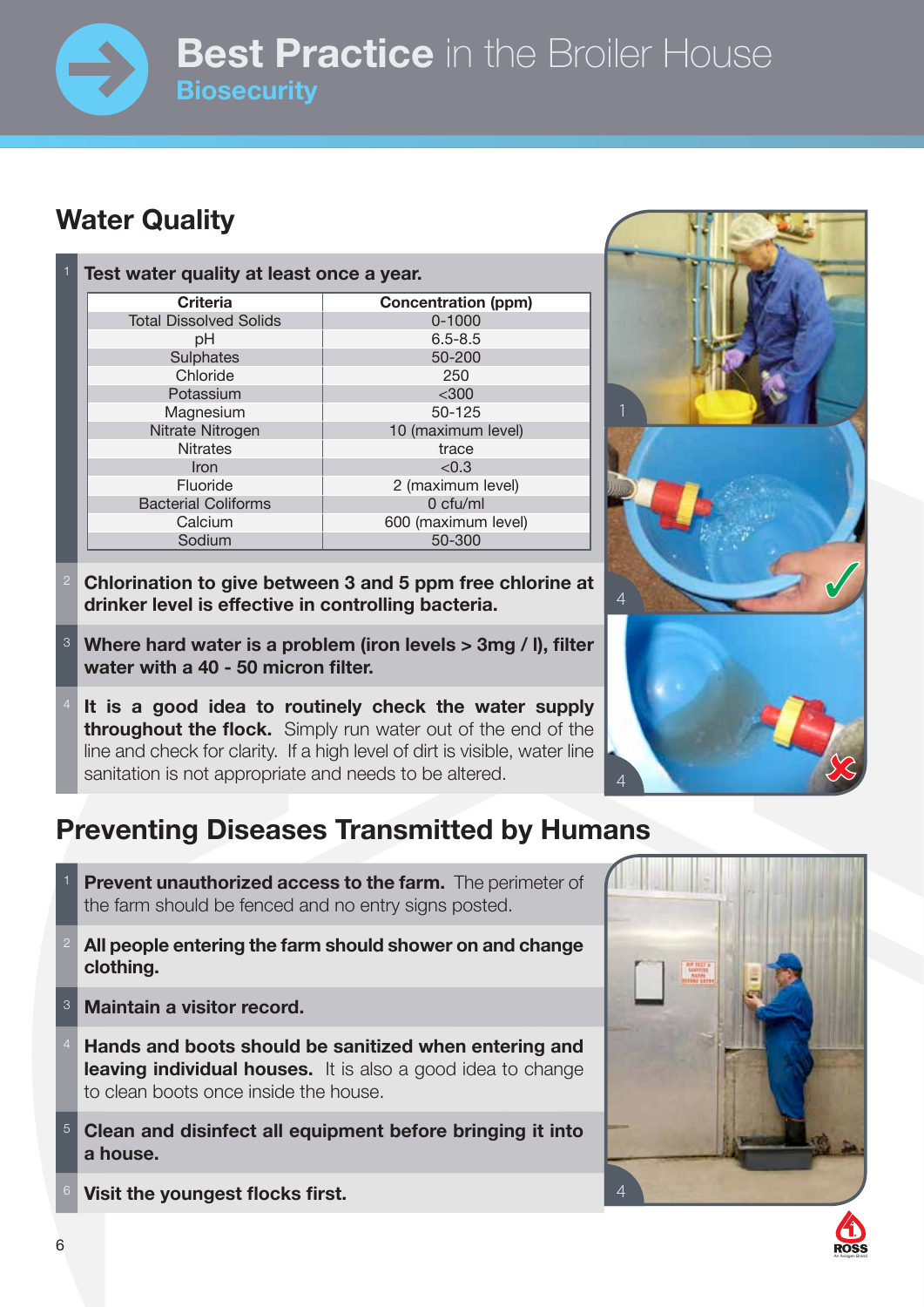

### Preventing Disease Transmitted by Animals



Example of an effective rodent baiting plan: